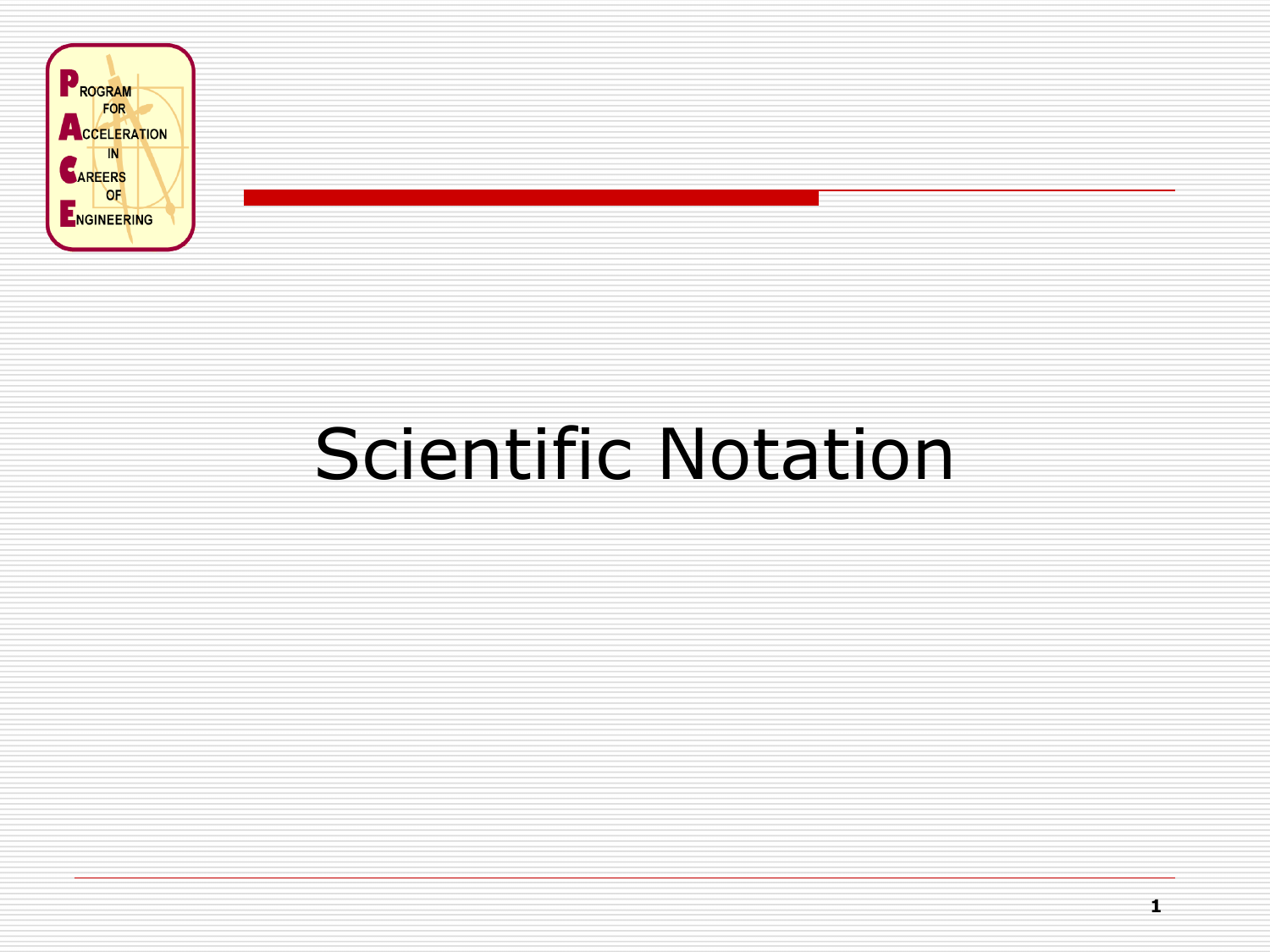# Definition

- $\Box$  Scientific Notation is a compact way of expressing very large or very small numbers.
- $\Box$  A number in scientific notation has the following format:

 $\pm$   $a$ x  $10^b$ 

 $\Box$  where  $b$  is an integer and

 $1 \le a < 10$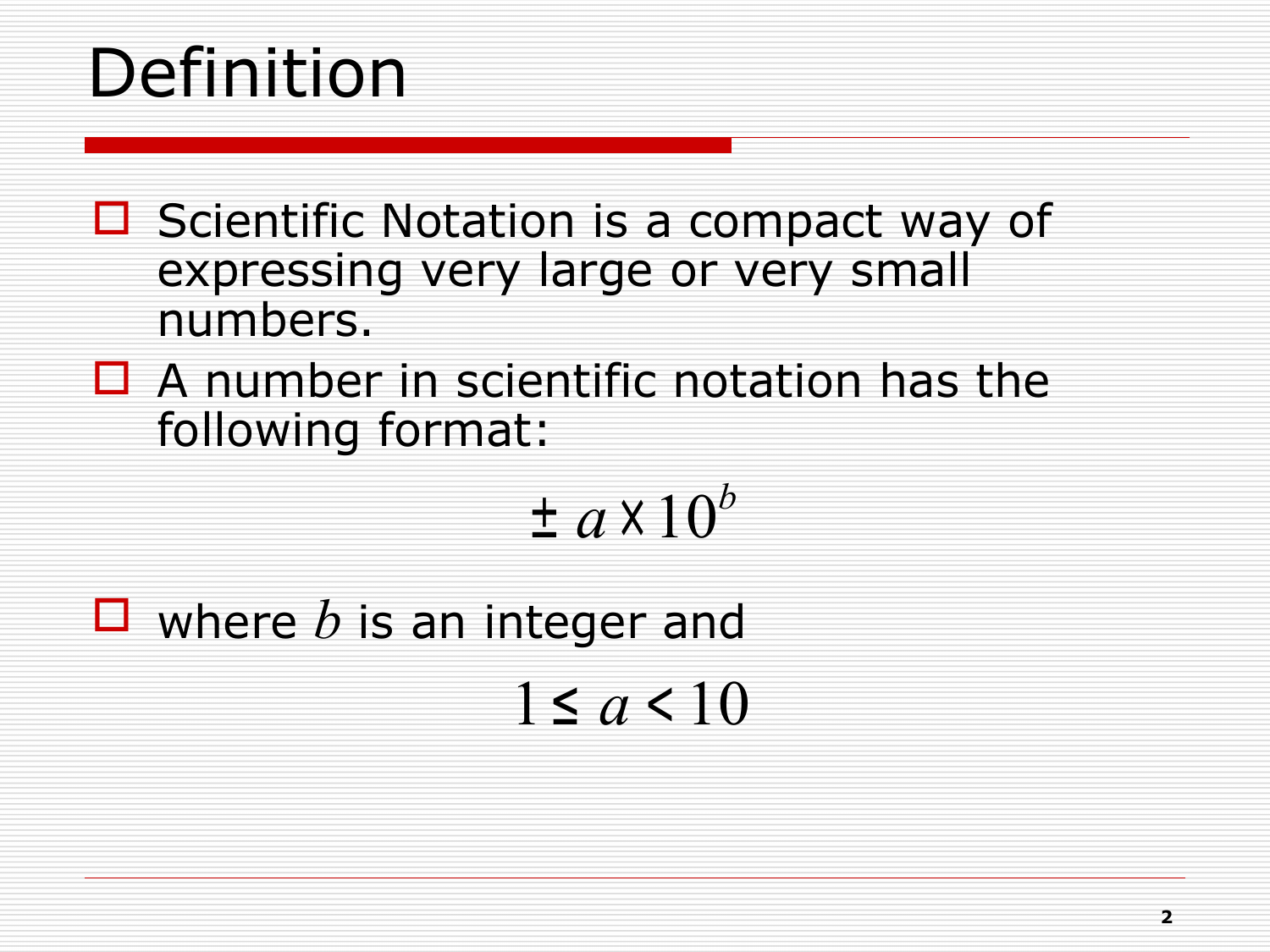

 $6.6732 \times 10^{11}$  $-8.023 \times 10^{3}$  $1.77 \times 10^{-8}$  $6.02 \times 10^{26}$  $2.997925 \times 10^8$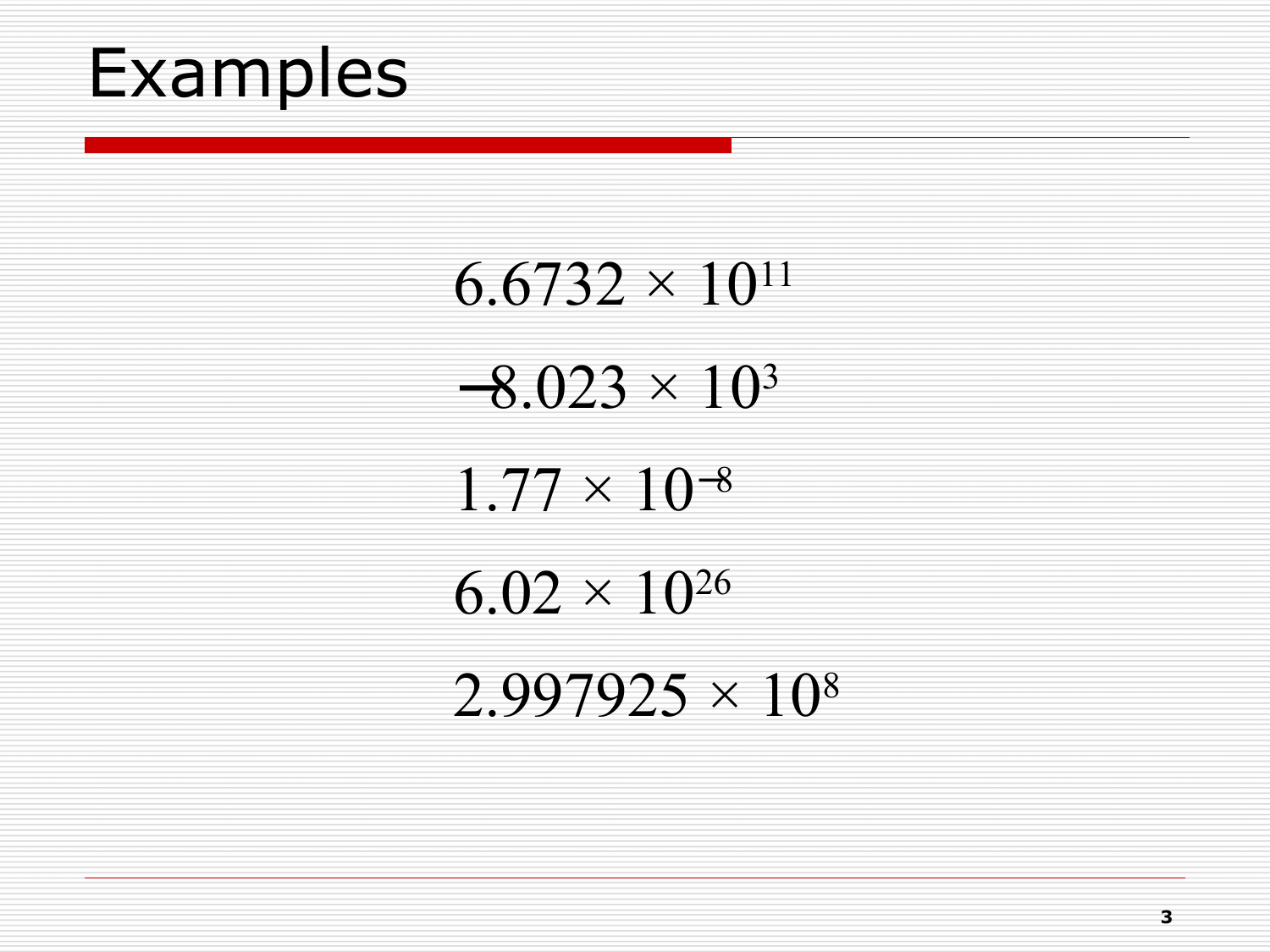### Not in Scientific Notation

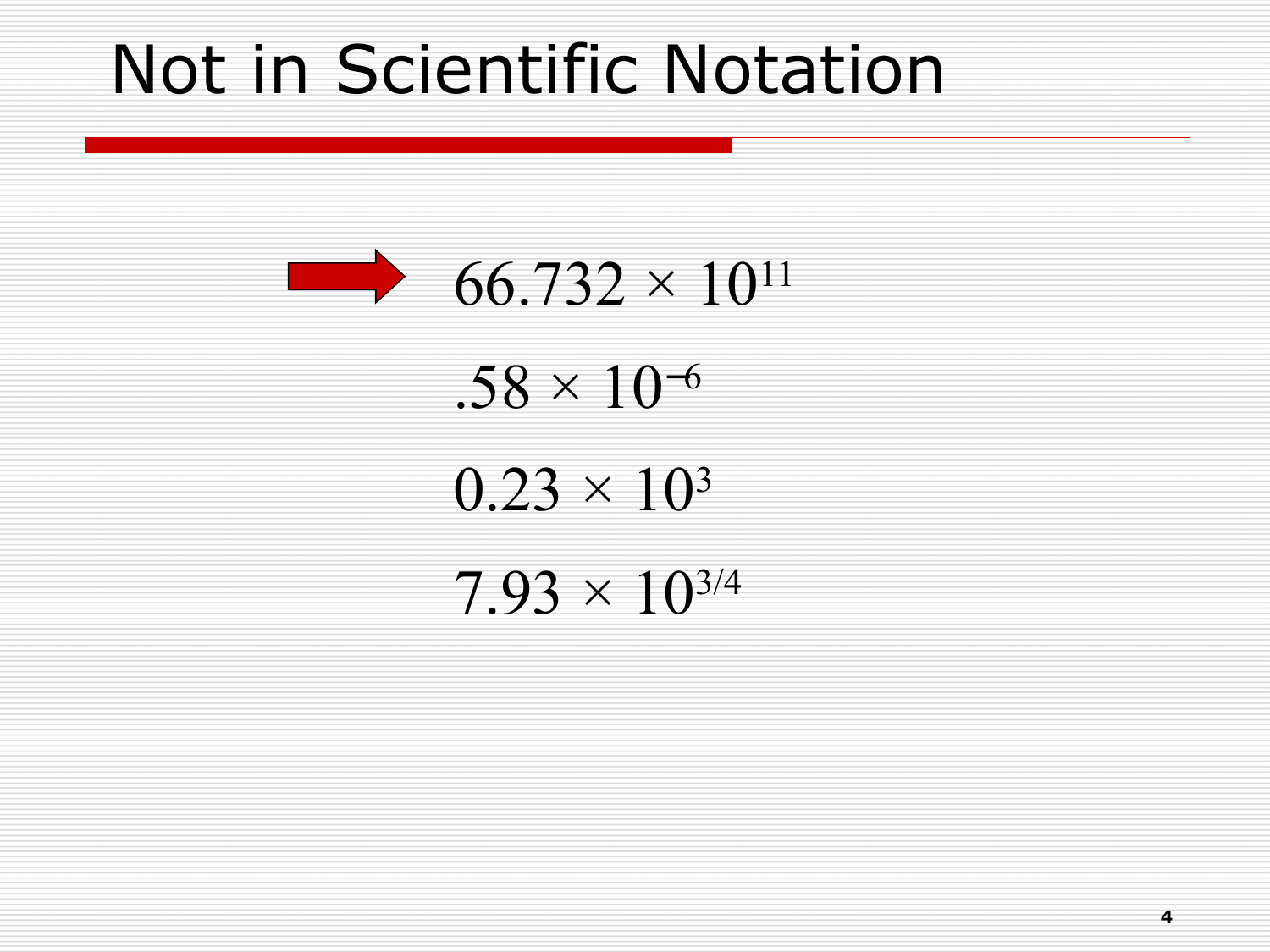### Not in Scientific Notation

 $66.732 \times 10^{11}$  $.58 \times 10^{-6}$  $0.23 \times 10^{3}$ 

 $7.93 \times 10^{3/4}$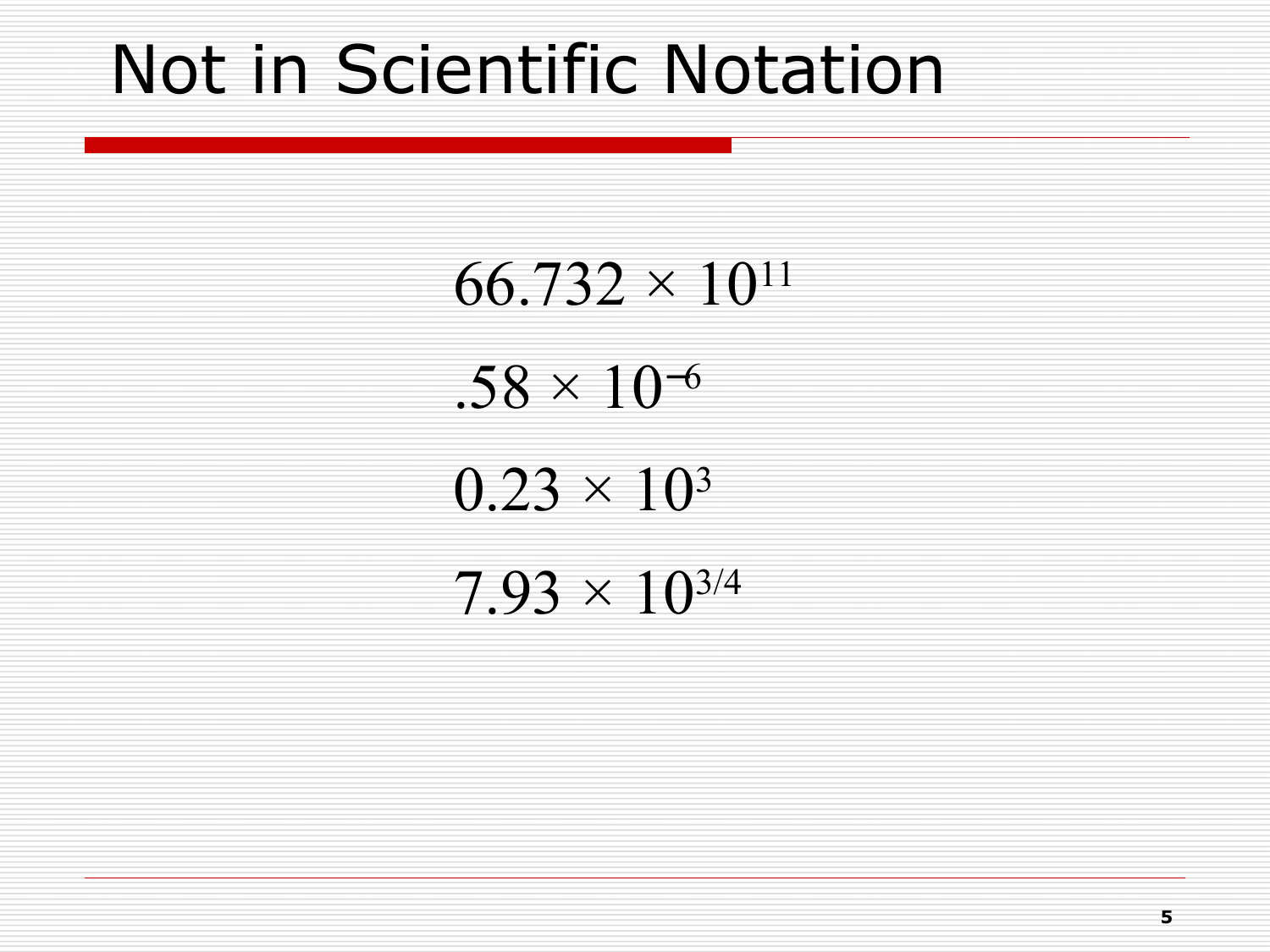### Quick Review of Exponents

 $\Box$  A positive exponent denotes how many times a number is multiplied by itself. For example,

$$
103 = 10 \times 10 \times 10
$$
  
**3 times**

 $\Box$  A negative exponent denotes the reciprocal of the quantity with a positive exponent, 3 3 10 1  $10^{-3}$  =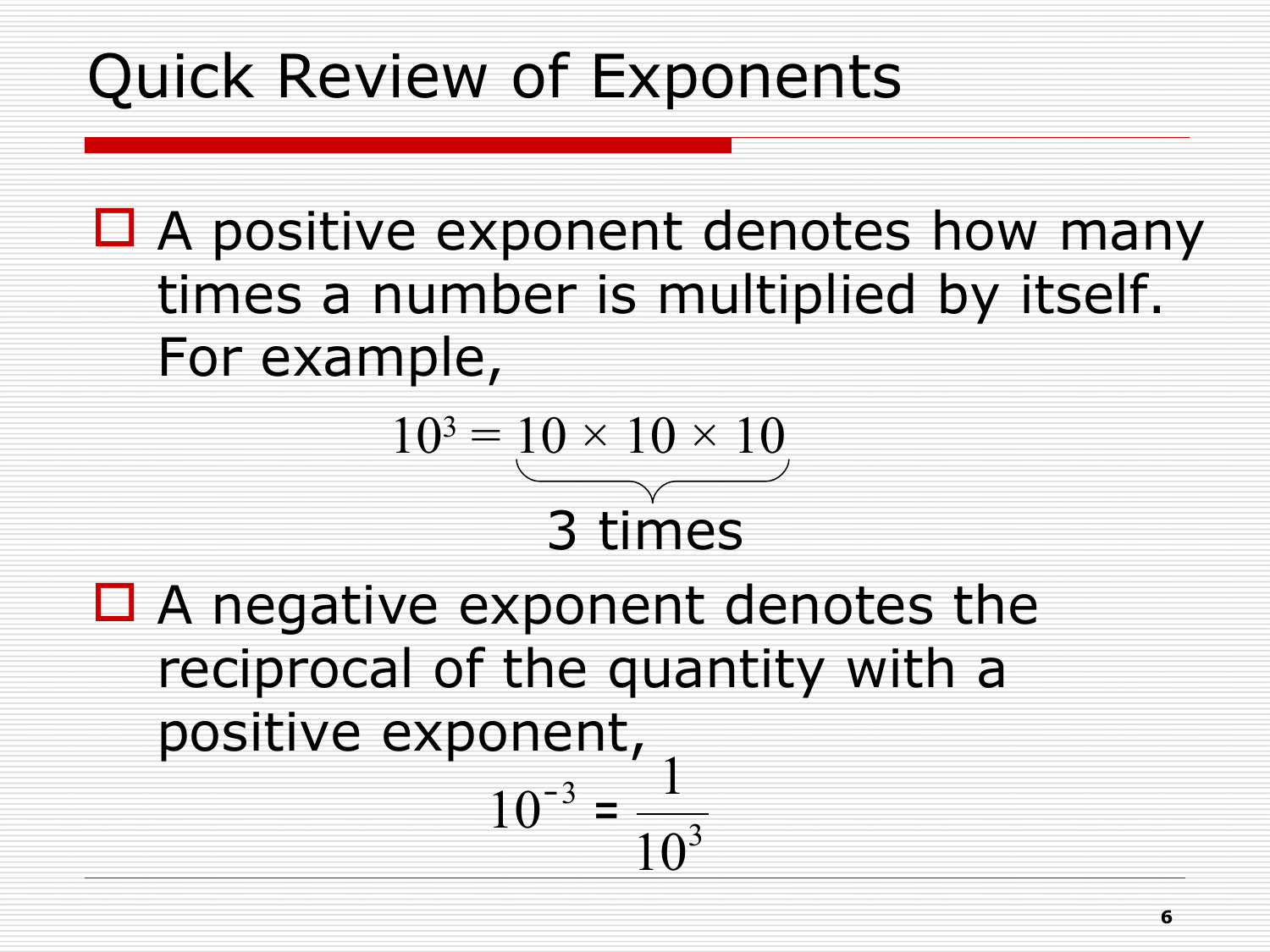## Converting to Scientific Notation

- $\Box$  We want to represent a decimal number in Scientific Notation
- $\Box$  We don't want to change the value of the number, just how it's represented
- $\Box$  The strategy is to multiply and divide the number we want to convert by the same power of ten
	- $\blacksquare$  The multiplication and division will be done in different ways, but since they will be by the same factor, the value of the quantity will be unchanged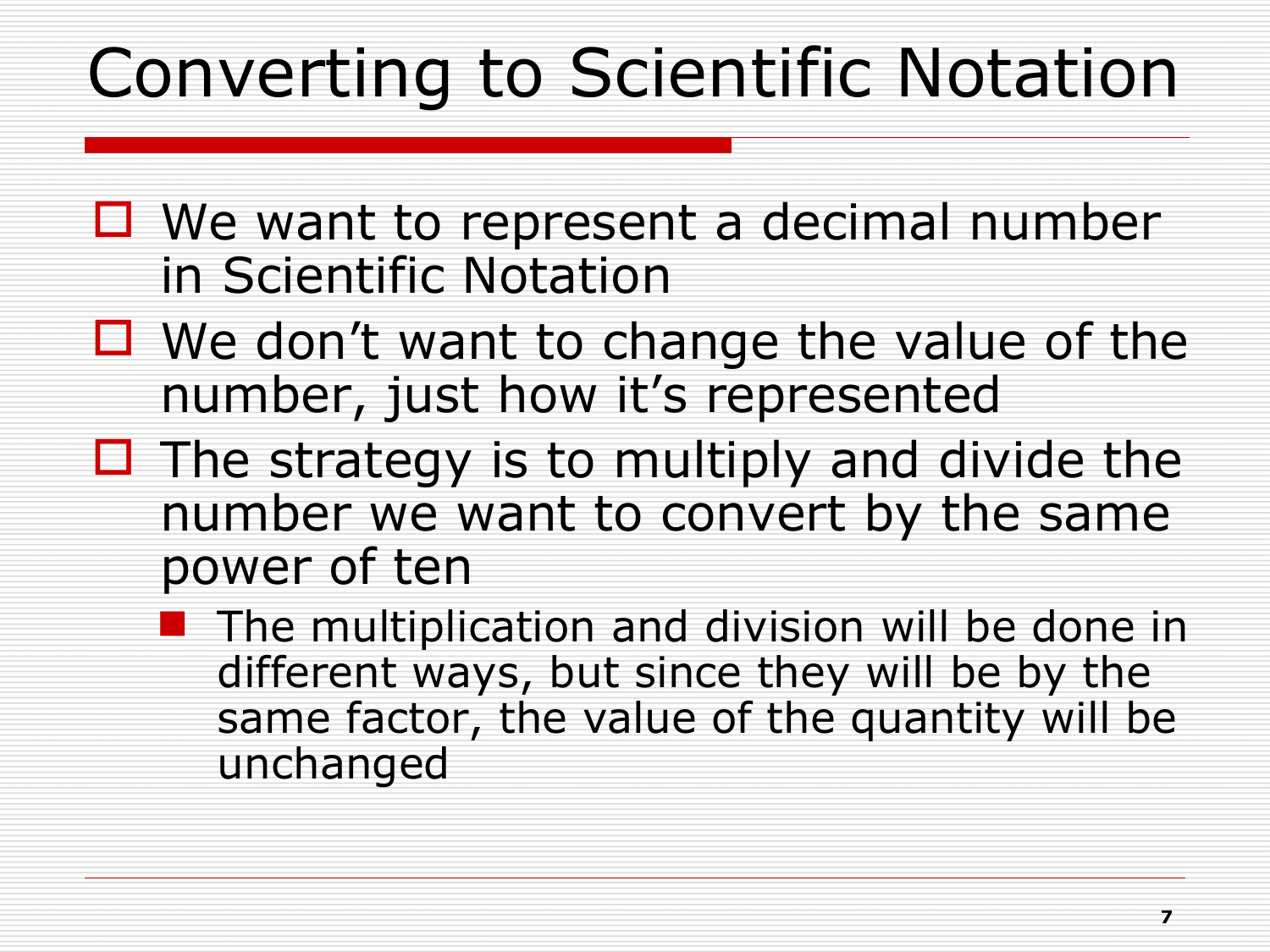### Number Larger Than 10

- $\Box$  If the number is larger than or equal to 10 we want to do the following:
	- Divide by a power of 10 by moving the decimal point to the left
	- $\blacksquare$  Multiply by the same power of 10 by explicitly showing the multiplication operation
- $\square$  Example
	- Start with 125.43
	- **Divide by**  $10<sup>2</sup>$  by moving the decimal point to the left two places: 1.2543
	- Multiply by  $10^2$ :  $1.2543 \times 10^2$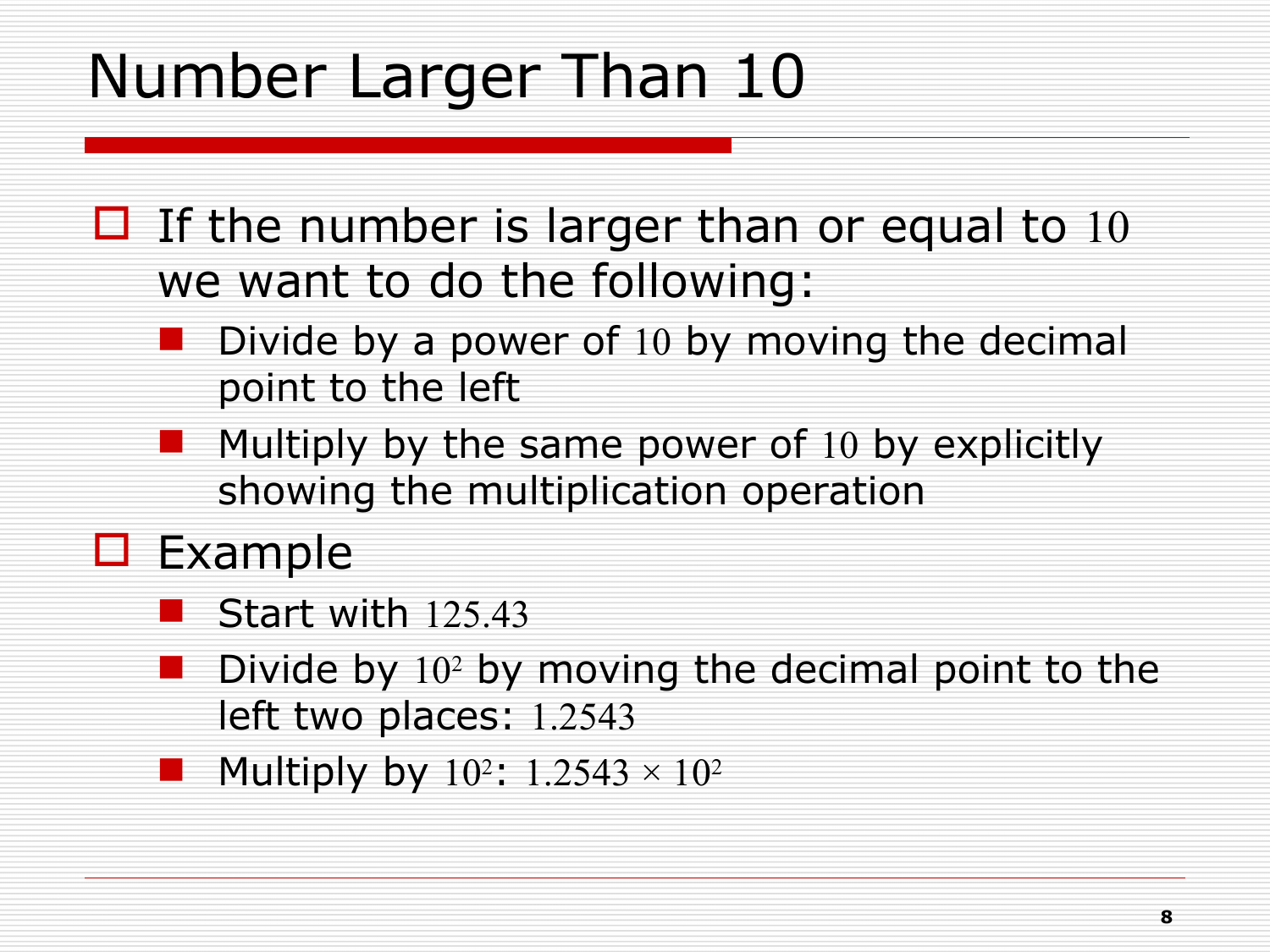### Number Smaller Than 1

- $\Box$  If the number is smaller than 1 we want to do the following:
	- Multiply by a power of 10 by moving the decimal point to the right
	- Divide by the same power of 10 by multiplying by a negative power of 10
- $\square$  Example
	- Start with 0.95
	- Multiply by 10 by moving the decimal point to the right one place: 9.5
	- Divide by 10 by multiplying by  $10^{-1}$ :  $9.5 \times 10^{-1}$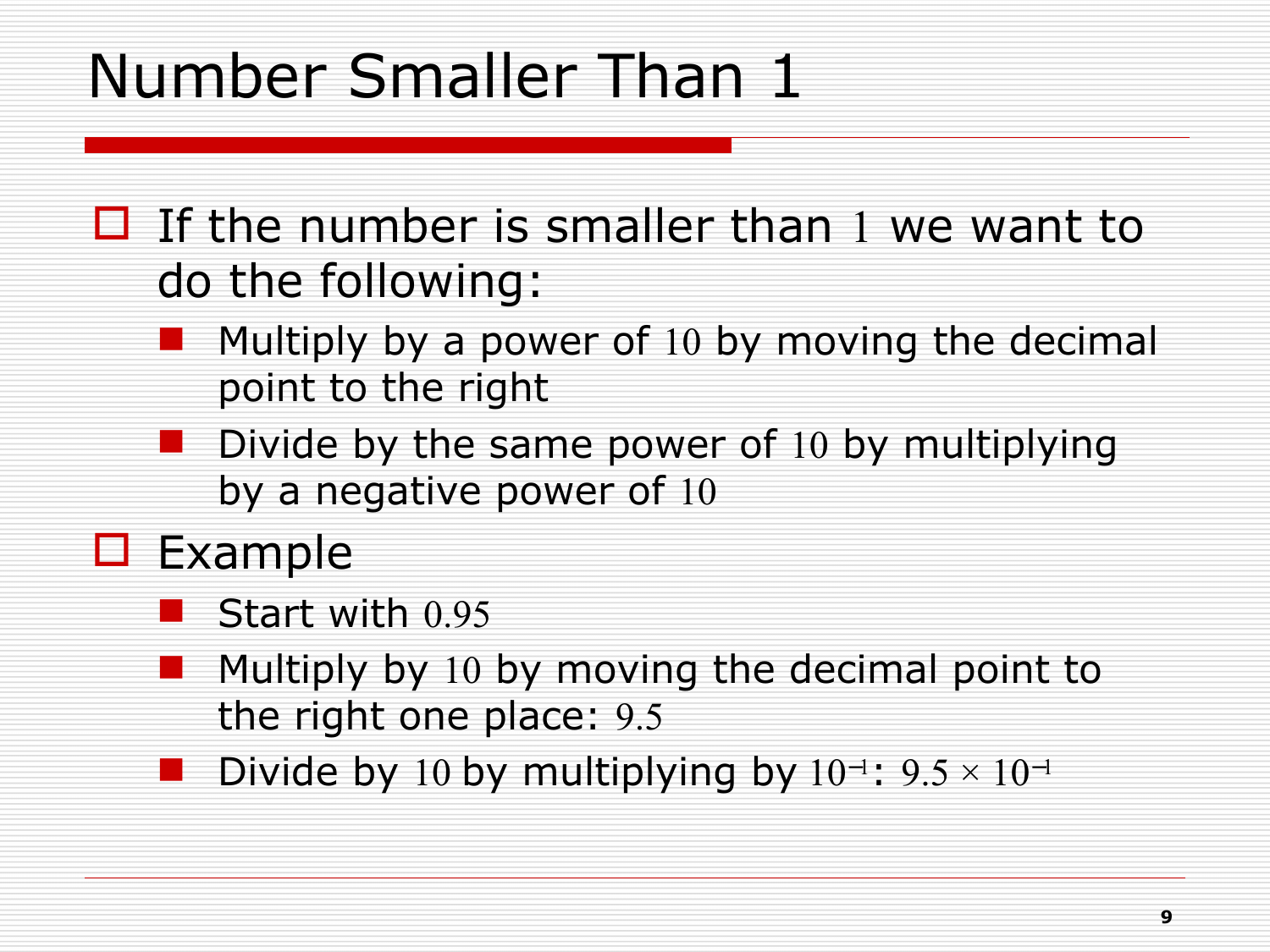## More Examples

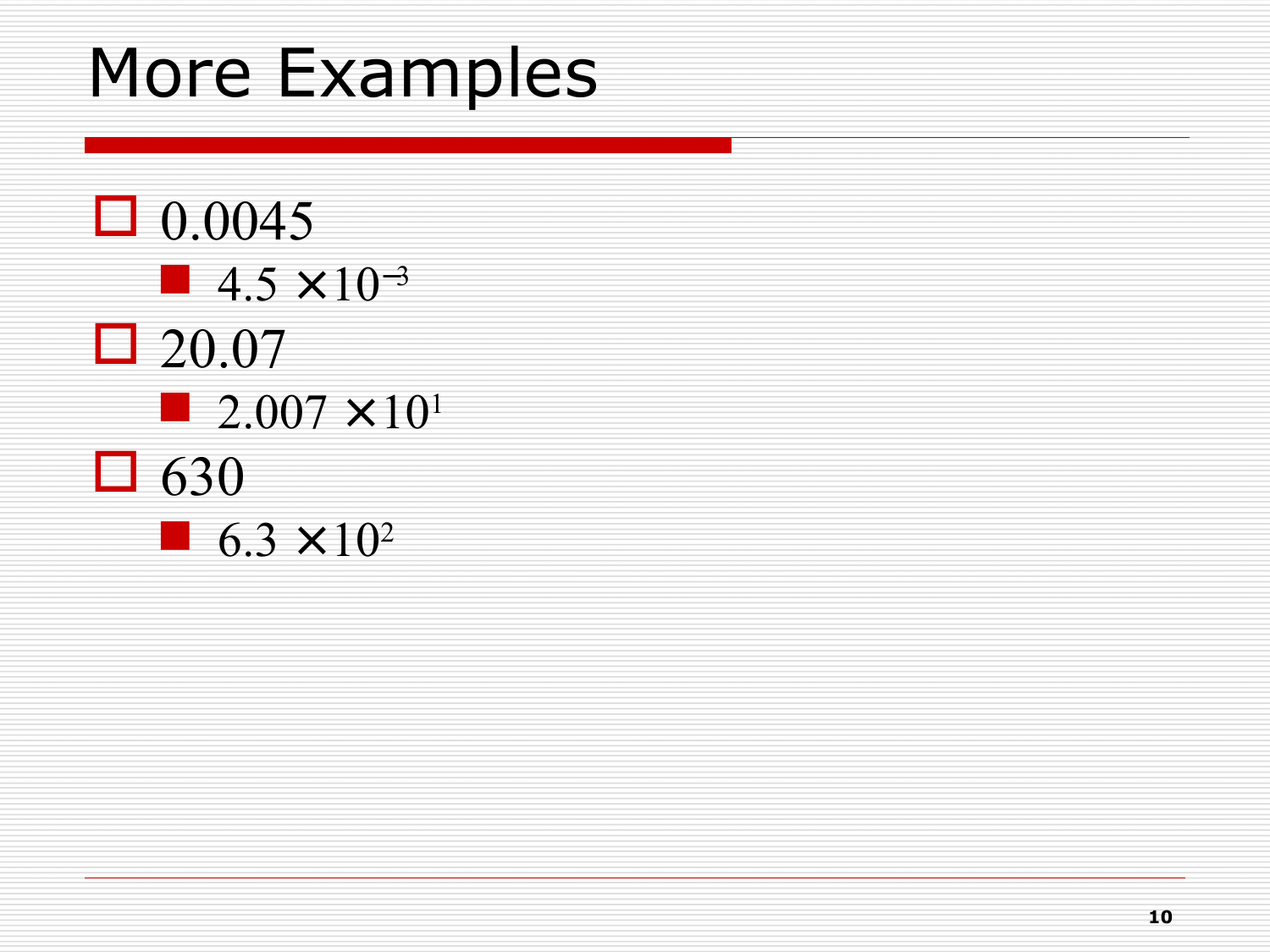# Test Yourself

#### $\Box$  Convert each of the following to Scientific Notation







#### $\square$  Determine whether each of the following is in Scientific Notation

- $\blacksquare$  0.23  $\times$  10<sup>3</sup>
- **3.55**  $\times$  10<sup>-5</sup>
- $1.23 \times 10^{3.5}$